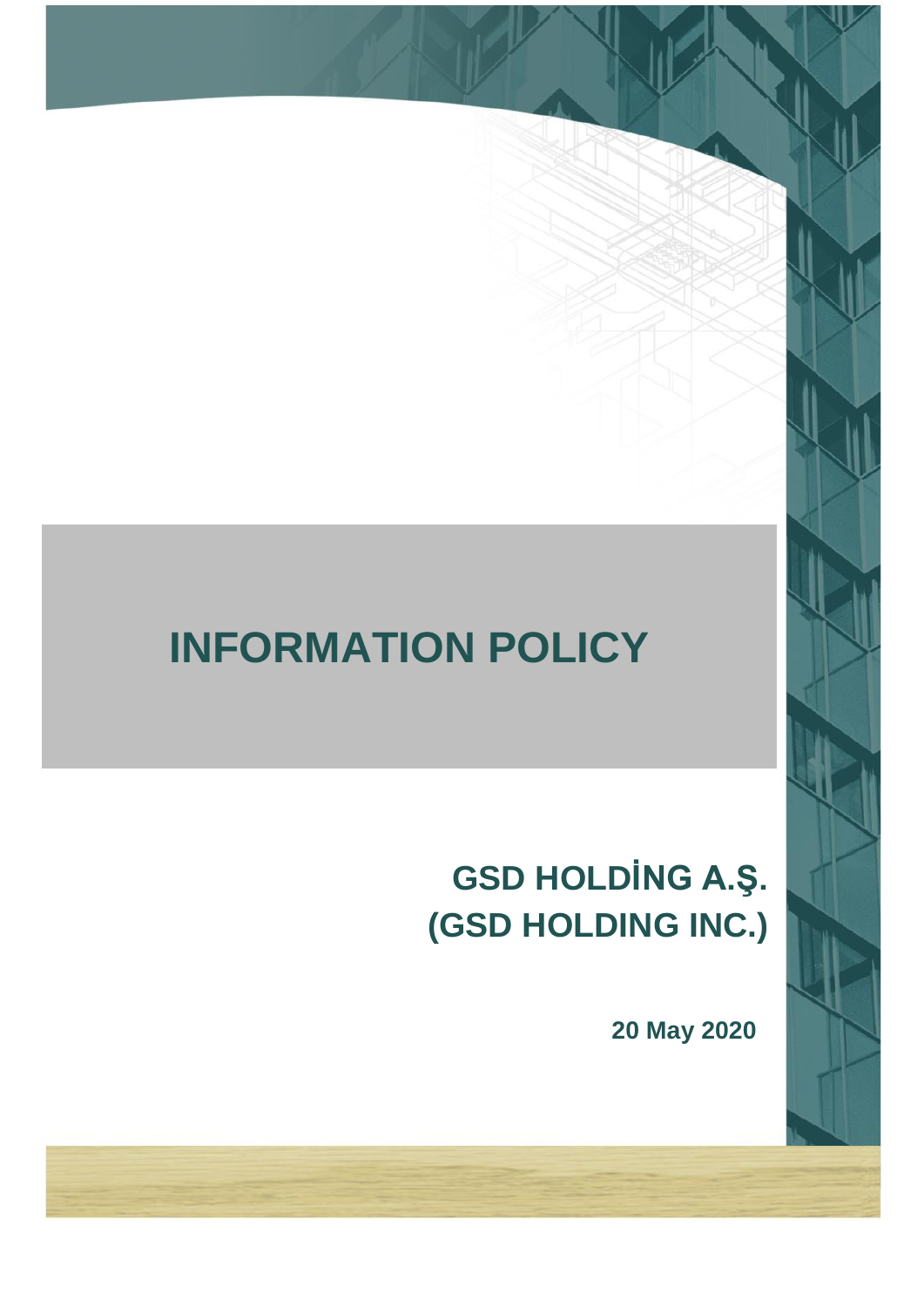

# **1. Purpose**

Our Company's Information Policy has been comprised to inform the public about our Company concurrently, completely, comprehensibly and accessibility with low cost pursuant to Turkish Commercial Code (TCC), Capital Market Law, Capital Market Board (CMB), Regulations of the Borsa Istanbul (BIST) and other relevant legislations. Information Policy involves the data that is not in the scope of trade secrets of Our Company and the data in the condition that there is no prejudice legally to publish them.

# **2. Authority and Responsibility**

Our Company's Information Policy is determined by Our Company's Board of Directors and declared to public via internet site. Information Policy is being prepared pursuant to CMB and BIST Regulations. Corporate Governance Committee and Investor Relations Unit are assigned to coordinate information mechanism.

# **3. Methods and Instruments Used**

Without prejudice to the Regulations of Capital Market Board and Turkish Commercial Code (TCC), methods and instruments used by Our Company are made available to public in "Public Disclosure Platform" [\(www.kap.gov.tr\)](http://www.kap.gov.tr/) and Company's website. Also "e-GOVERNANCE: Corporate Governance and Investor Relations Portal" and "e-COMPANY: Companies Information Portal" of the Central Registry Agency of Turkey is used to inform shareholders directly and efficiently.

# **a) Disclosure of Material Events**

Disclosure of material events pursuant to CMB regulations are prepared clearly in detail adequately when they are occurred or learned and sent to the Public Disclosure Platform (KAP) electronically by Investor Relations Unit. Disclosure of Material Events is available in Investor Relations/Notifications/Disclosure of Material Events Menu in the website of GSD Holding [\(www.gsdholding.com.tr\)](http://www.gsdholding.com.tr/). Disclosures of Material Events are published in Turkish.

# **b) Financial Statements and Notes to the Financial Statements**

In accordance with CMB regulations, Our Company's consolidated financial statements and notes to the consolidated financial statements, prepared quarterly and audited at the end of 6th month and at the end of the year, are declared to public electronically, after the approval of the Board of Directors, via Public Disclosure Platform (KAP) and published in our website and in e-COMPANY Portal and at the end of the years in e-GOVERNANCE Portal of the Central Registry Agency of Turkey.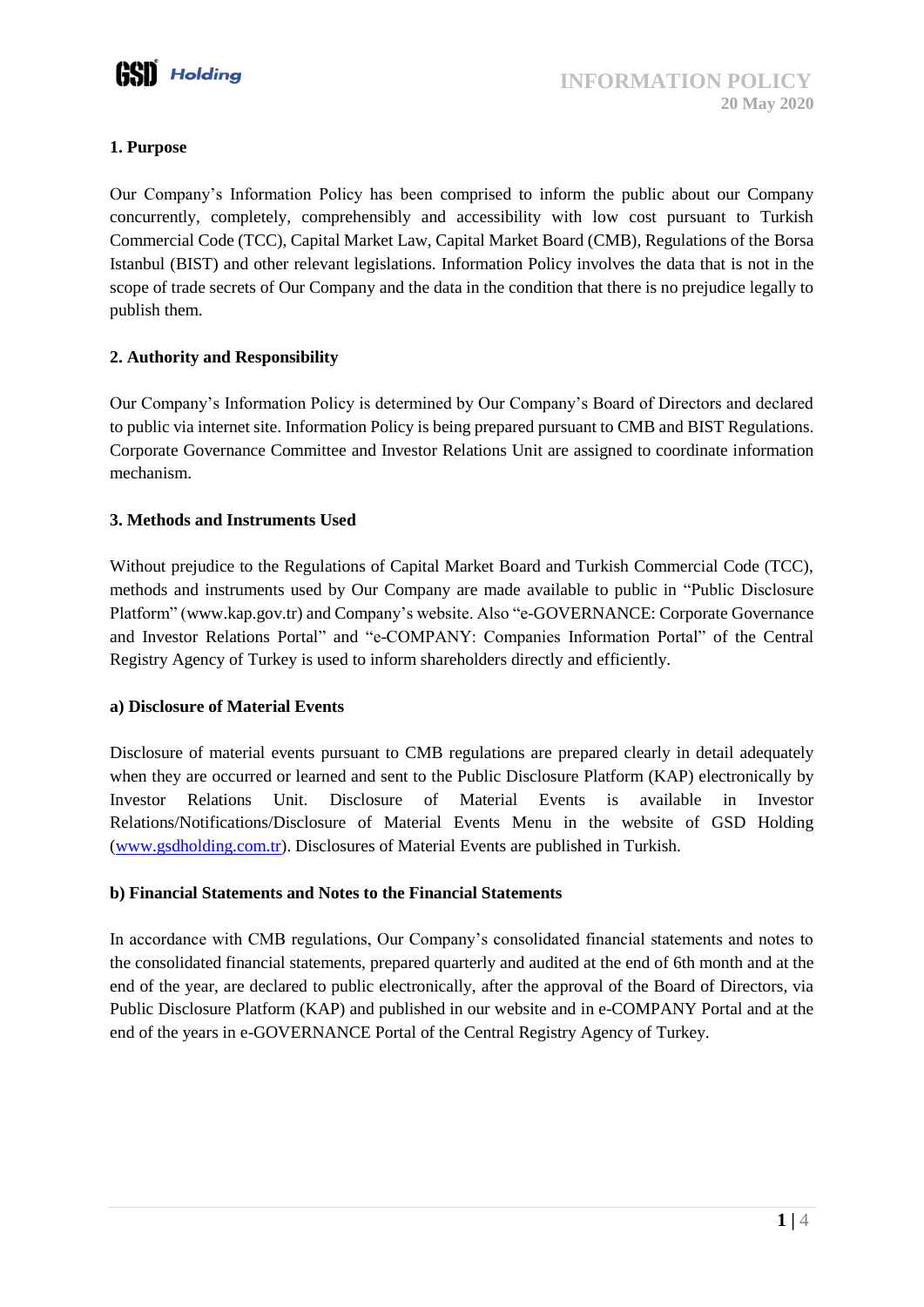

#### **c) Annual Reports**

Our Annual Reports are prepared by Financial Affairs Department quarterly together with our financial statements in order to inform our shareholders and other stakeholders in detail related with the analyse of the financial data and other matters related to activities and declared to public electronically, after the approval of the Board of Directors, via Public Disclosure Platform (KAP) and then published in our website and E-Governance Portal of the Central Registry Agency of Turkey. Our Annual Reports prepared in accordance with the CMB regulations and CMB Corporate Governance Principles involve detailed information related with our Company's activities, financial structure and financial performance. Our Annual Reports prepared at the end of the year are published both electronically and in print and submitted to our shareholders' examination before 3 weeks from the ordinary general assembly meeting.

#### **d) Website**

In accordance with Turkish Commercial Code No. 6102, Our Company's website with domain name [www.gsdholding.com.tr,](http://www.gsdholding.com.tr/) in order to be allocated for the publication of the announcements to be made by law by Our Company and to be assigned to information society services, was registered to trade registry on 27 September 2013 and the announcement was published in Turkish Trade Registry Gazette dated 3 October 2013. As of 1 October 2013 Our Company commenced to get the service, of "Central Data Base Service Provider" via e-COMPANY Portal of the Central Registry Agency of Turkey in order to fulfil the requirements in this context.

GSD Holding is providing service in websites that are [www.gsdholding.com.tr,](http://www.gsdholding.com.tr/) [www.gsd.com.tr](http://www.gsd.com.tr/) and [www.gsdholding.com](http://www.gsdholding.com/). The websites of GSD Holding A.Ş. and its subsidiaries comprises detailed information in both Turkish and English and updated regularly.

In the Investor Relations Menu in our website prepared in Turkish involves the submenus of "Company Information, Independent Auditing Firm, Shareholding Structure, Articles of the Association, Board of Directors, Policies, Internal Regulations, Capital, Announcements in accordance with 198<sup>th</sup> Article of TCC No. 6102, General Assembly, Financial Statements-Audit Reports, Annual Reports, Corporate Governance Compliance Reports, Investor Presentations, Frequently Asked Questions, Disclosure of Material Events, Share Buyback, Investor Relations Unit, Contact with Committees, Participation in Management" and also on home page "GSD in Retrospect, Board of Directors, Corporate Culture, Data Protection Law".

In our website prepared in English involves the submenus of "Company Information, Independent Auditing Firm, Shareholding Structure, Articles of the Association, Board of Directors, Policies, Internal Regulations, Capital, General Assembly, Financial Statements-Audit Reports, Investor Presentations, Frequently Asked Questions, Disclosure of Material Events in Turkish language linked to Public Disclosure Platform, Investor Relations Unit" and also on home page "GSD in Retrospect, Board of Directors, Corporate Culture".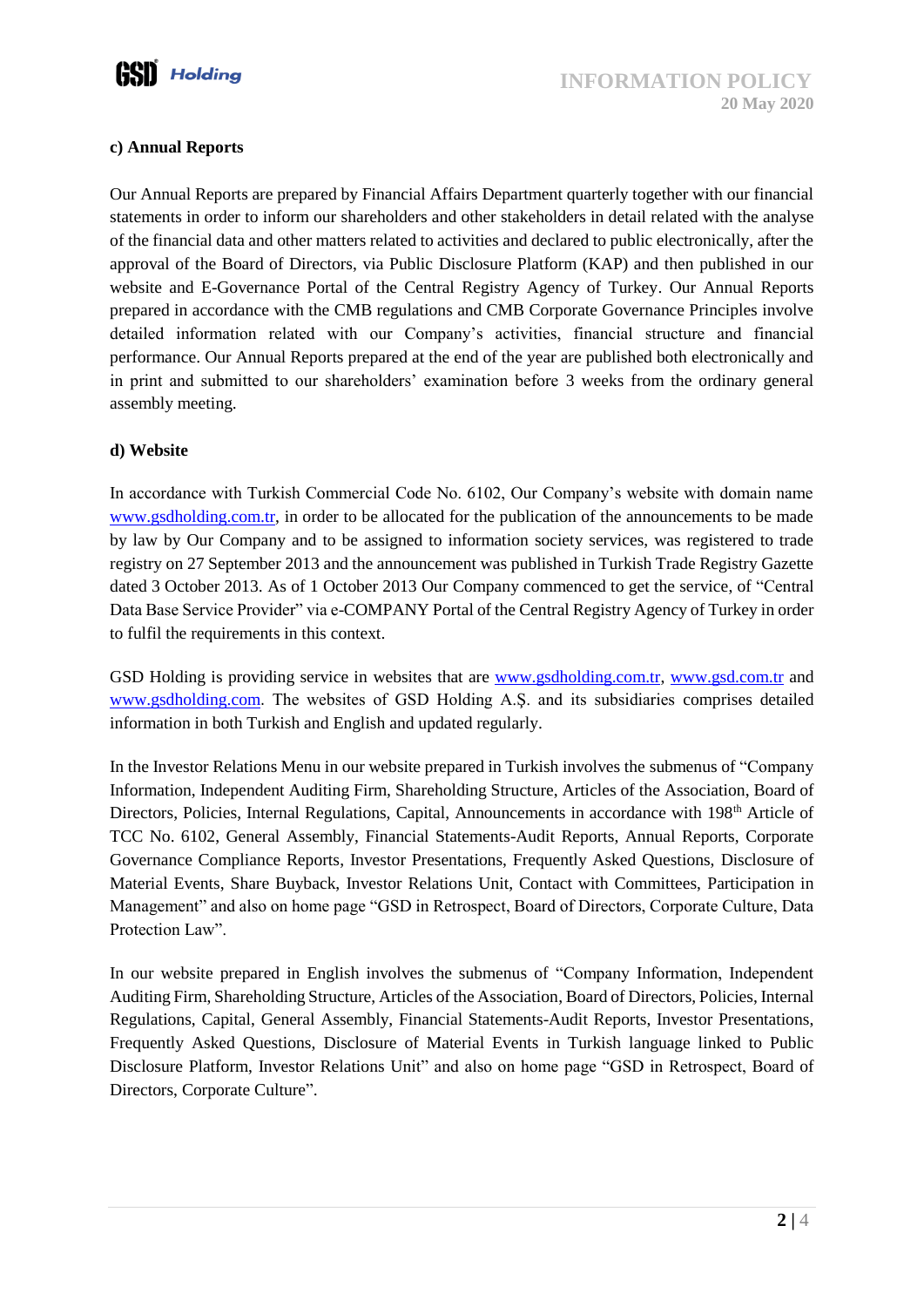

#### **e) Investor Meetings**

Information and meeting requests from shareholders, qualified investor, bank, brokerage firm or other financial service institutions are replied by investor relations unit and other information methods such as press meetings, analyst meeting, etc. are not deemed as necessary. Investor Presentations for general information purposes are available in the "Investor Presentations" submenu of the Investor Relations Menu in the Turkish and English website of our Company.

#### **f) Monitoring the News and Rumours Related With Our Company**

As a principle, we do not comment on all the rumours or speculations related with our Company occurred in the press or internet. If the news and comments in the reputable press organs are misleading the public or if it is needed to make a disclosure of material event pursuant to CMB regulations, disclosure of material event prepared by Investor Relations Unit is declared electronically to public via Public Disclosure Platform (KAP) and published in the website of Our Company. It is foreseen that relating with the news and rumours occurred in press which do not impose an obligation to make disclosure of material event pursuant to Communiqué on Material Events Disclosure (II 15.1), if it is requested from Our Company to declare information and there is no inconvenience legally, the information will be published in the Investor Relations section of our website.

# **4. Determination of Individuals Who Have Administrative Responsibility**

Individuals who have administrative responsibility determined in the Communiqué on Material Events Disclosure (II 15.1) are the members of the board of directors, general manager and assistant general managers if exist.

# **5. Privacy of the Information Which Will Be Declared to Public**

Our Company aims to allow the access of all kind of information which can be subjected to the Disclosure of a Material Event as possible as for limited number of individual. The individuals who have the information by their position or duty are warned that this information must be kept secretly until they are declared to public and the individuals are informed about the legal consequences of contrary behaviours.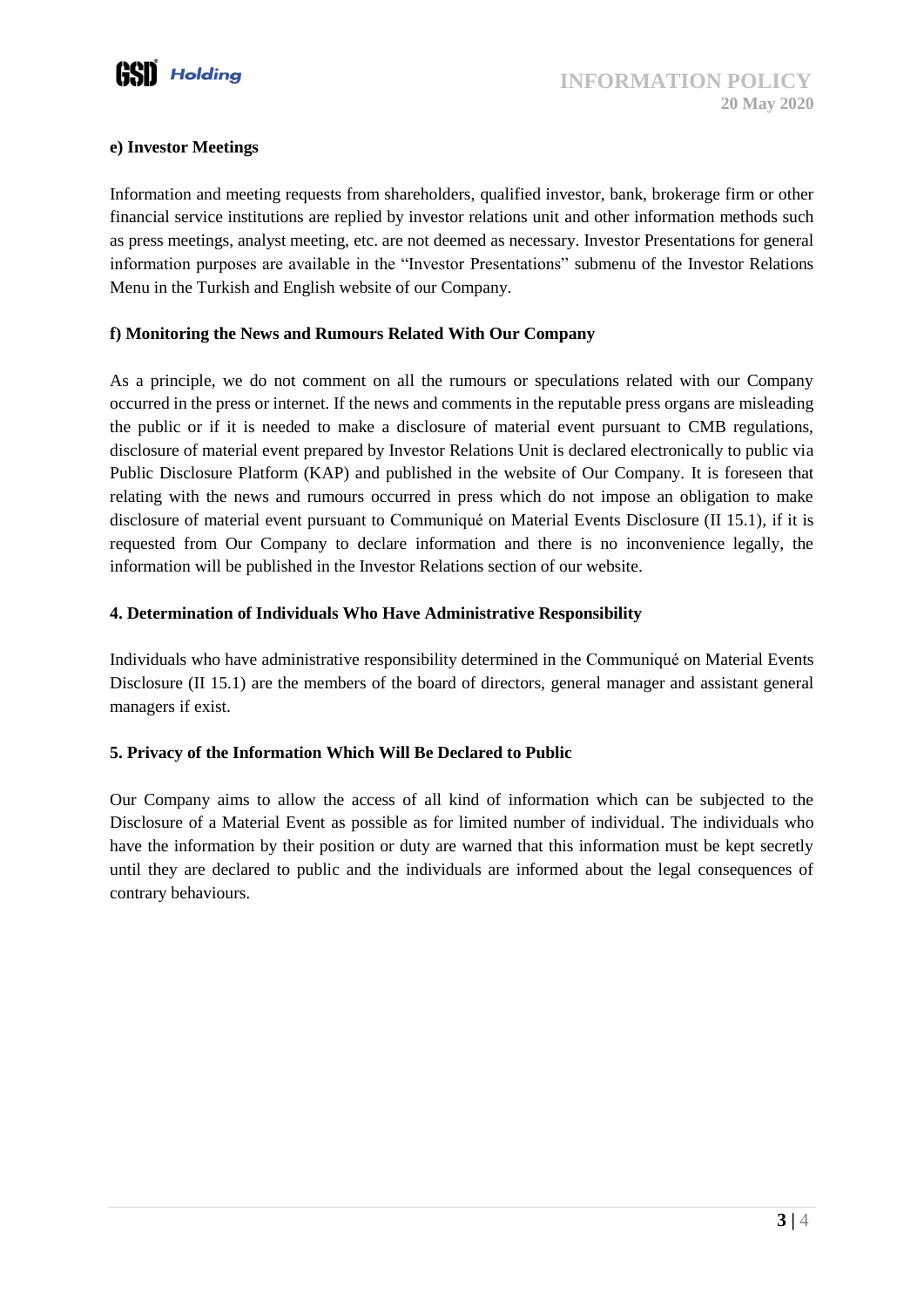#### **6. Postponement of Declaration of Internal Information to Public**

Our Company, on its own responsibility, may postpone the declaration of internal information to public in order to avoid damage to legitimate its interests on the condition that should not cause mislead of public and Our Company must provide the privacy of this information. Internal information is declared to public immediately when the reason for postponement of declaration of internal information to public disappears. The resolution of postponement and the underlying reasons are indicated in the declaration. When Our Company decides to postpone the declaration of internal information to public, the postponement of suspended information's effect to protection of Our Company's legal rights, the risks not causing the mislead of investors and the precautions taken for the privacy of the internal information during the postponement are subjected to written approval of the resolution of the Board of Directors or the individual authorised by the Board of Directors.

#### **7. Public Disclosure of Forward Looking Statements**

1) Forward looking statements are not required to be disclosed to public. However, if Our Company wish to disclose its forward looking statements to public, the following principles are required to be abided by:

a) Forward looking statements may be disclosed to public only if and when they are relied upon a decision of the board of directors, or if the board of directors delegates this power, a prior written consent of the designee of the board of directors.

b) Forward looking statements are disclosed by Our Company's management to public not more than four times a year. This disclosure may be made in the form of a public disclosure of material events, or through activity reports published within the frame of regulations of the Board pertaining to financial statements or through presentations for information of investors, providing that it is further published in Public Disclosure Platform (KAP). However, in the case of a significant change in the forward looking statements disclosed to public, the disclosure is required to be made within the frame of provisions of Communiqué on Material Events Disclosure (II 15.1), without being subject to the limitation of number set forth in this paragraph.

c) In the case of a significant difference among previous public disclosures and actualization, the disclosure relating to forward looking statements further contains the reasons of such differences.

#### **8. Validity**

This Information Policy has become valid from the date of 29 April 2009 and has been updated as of 20 May 2020.